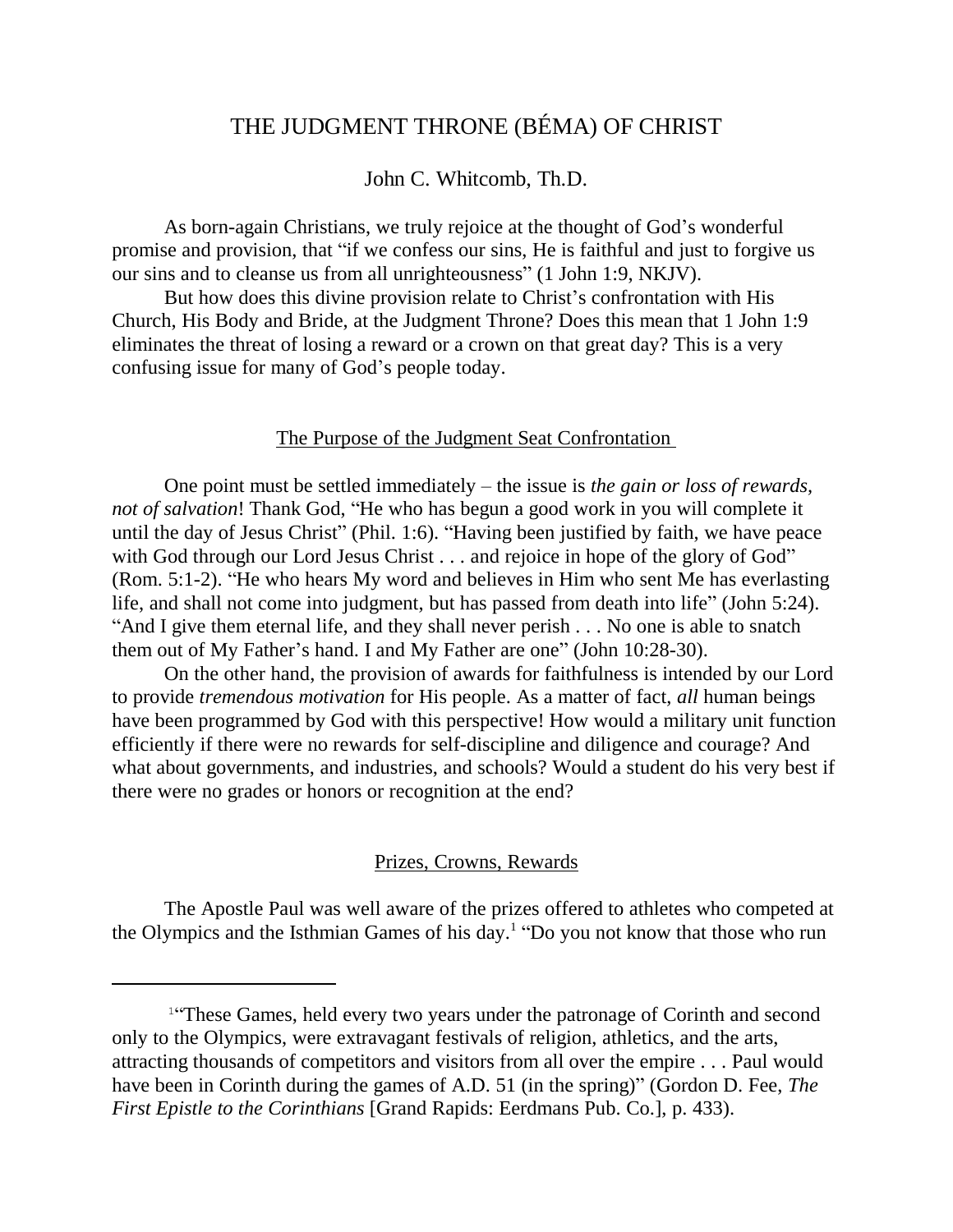in a race all run, but one receives *the prize*? Run in such a way that you may obtain it. And everyone who competes for *the prize* is temperate in all things. Now they do it to obtain a perishable crown, but we for *an imperishable crown*. Therefore I run thus: not with uncertainty. Thus I fight: not as one who beats the air. But I discipline my body and bring it into subjection, lest, when I have preached to others, I myself should become disqualified" (1 Cor. 9:24-27).<sup>2</sup> "Let no one cheat you of *your reward*," Paul admonished the church at Colosse (2:18).

Precious indeed are his final words to Timothy: "I have fought the good fight, I have finished the race, I have kept the faith. Finally, there is laid up for me *the crown of righteousness*, which the Lord, the righteous Judge, will give to me on that Day, and not to me only but also to all who have loved His appearing" (2 Tim. 4:6-8).

The apostle Peter encouraged pastors to be "examples to the flock; and when the Chief Shepherd appears, you will receive *the crown of glory* that does not fade away" (1 Peter 5:2).

James, the half-brother of our Lord Jesus, and pastor of the great church at Jerusalem, wrote: "Blessed is the man who endures temptation; for when he has been approved, he will receive *the crown of life* which the Lord has promised to those who love Him" (James 1:12).

The apostle John warned his readers: "Look to yourselves, that we do not lose those things we worked for, but that we may receive *a full reward"* (2 John 8). And he recorded these solemn words from the Savior to the persecuted church at Smyrna: "Be faithful unto death, and I will give you *the crown of life"* (Rev. 2:10). And to the faithful church in Philadelphia, our Lord gave this challenge: "Behold, I am coming quickly! Hold fast what you have, that no one may take *your crown"* (Rev. 3 :11).

But someone might ask: Why do I even *need* a reward or a crown? Isn't it enough to be assured of heaven with the Lord Jesus forever? Even if most Christians would not actually say this, they often act *as if a reward provides no vital motivation* for more faithful Christian living and service.

The answer to such questions seems clear: the crown a believer might receive will be for *His* honor, for we will "cast [our] crowns before the throne, saying: 'You are worthy, O Lord, to receive glory and honor . . . '" (Rev. 4:10-11). Presumably, then, we will be *ashamed* to have nothing to cast down before Him! Even the Lord Jesus was motivated by the anticipation of a reward, for we are told that He, "for the joy that was

<sup>2</sup>Lewis Sperry Chafer explains that the word "disqualified" [*adokimos*] is mistranslated "castaway" in the A.V., implying loss of salvation. "It is the negative form and its positive is rightly translated in 2 Tim. 2:15, 'Study to show thyself approved [*dokimos*] unto God.' The disapproval which the Apostle dreaded is none other than the burning of unworthy works of service (cf. 2 Cor. 5:11)" (*Systematic Theology* IV [Grand Rapids: Kregel Pub., 1993], p. 406.)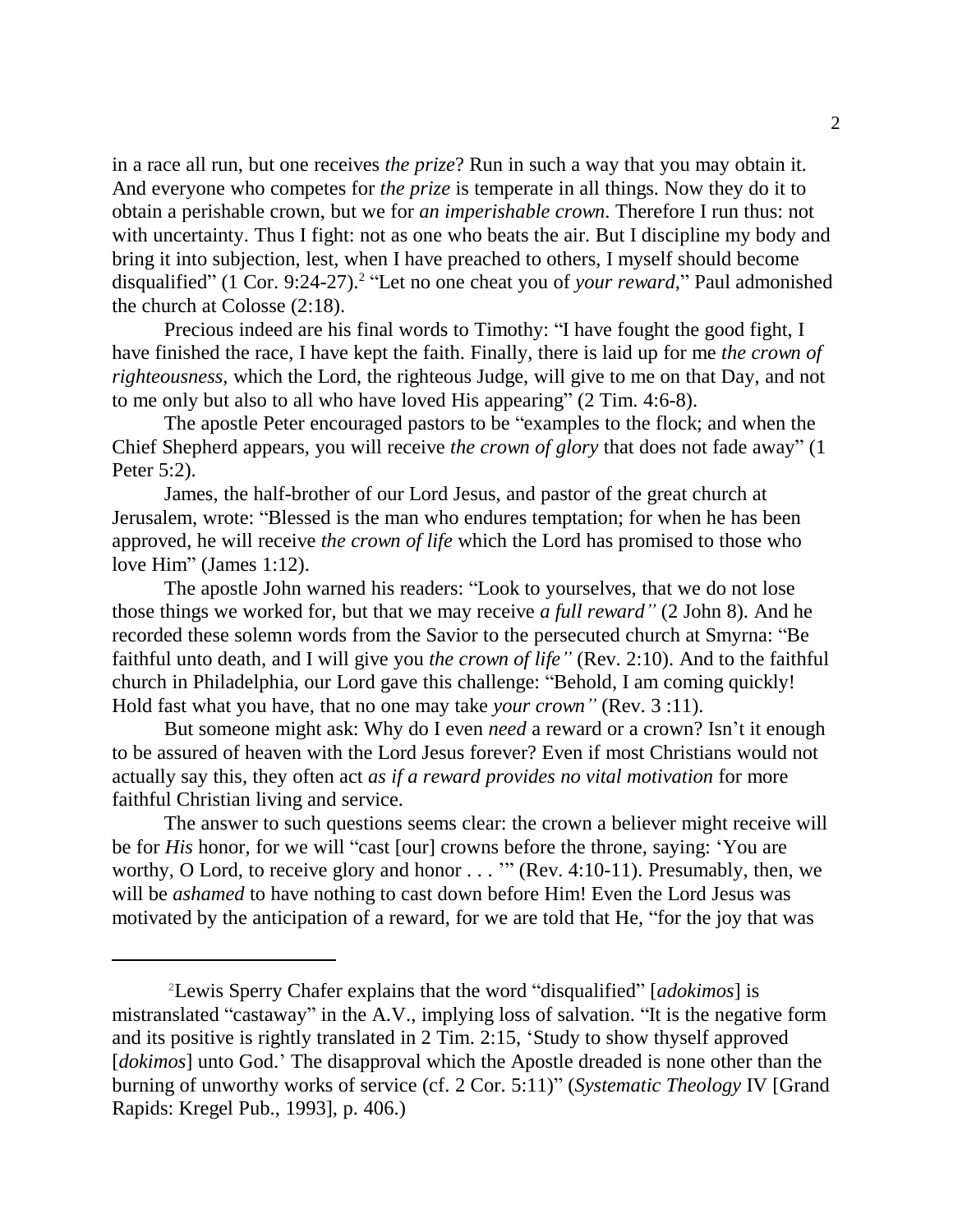set before Him endured the cross, despising the shame, and has sat down at the right hand of the throne of God" (Heb. 12:2).

John M. Frame has helpfully commented: "I confess that I was surprised by the number of times Scripture uses rewards to motivate obedience. Like many of us, I tend toward the Kantian notion that we should simply do our duty for duty's sake and never think about reward. But that notion is quite unbiblical. If God takes the trouble (this many times!) to urge our obedience by a promise of reward, we should embrace that promise with thanks, not despise it. That is, we should not only do good works, but we should do them for this reason. This teaching, of course, is not salvation by works or merit. Although the word *reward* is used in these passages, there is no suggestion that we have earned the reward in the sense that we have paid God what the reward is worth. Jesus says that even when we have done everything commanded of us (and not one of us has done that), we have done no more than our duty (Luke 17:7-10). Indeed, in that case we are "unworthy" servants. Elsewhere, Scripture represents the reward as something out of all proportion to the service rendered (Matt. 19:29; 20:1-16; 25:45-47; 25:21-30; Luke 7:36-50; 12:37)."<sup>3</sup>

#### The Béma in Paul, Peter and John

The apostle Paul used the term *béma* when he wrote to the Corinthian church about our final confrontation with Christ to determine the gain or loss of rewards: "For we must all appear before the judgment seat (*béma*) of Christ, that each one may receive the things done in the body, according to what he has done, whether good or bad. Knowing therefore the terror of the Lord, we persuade men  $\dots$  " (2 Cor. 5 :10-11). The Corinthians were very familiar with this word, for it was inscribed on the front of the large marble judgment throne where judicial issues were evaluated by the supreme judge (such as Gallio, the proconsul of Achaia, before whom Paul stood one day (cf. Acts 18:12, 16, 17).<sup>4</sup> Amazingly, it was before the *béma* of Pontius Pilate that our Lord took His stand (cf. Matt 27:19; John 19:13)!

To the church at Rome, Paul wrote: "we shall all stand before the judgment seat

3 John M. Frame, *The Doctrine of the Christian Life* (Phillipsburg, NJ: P&R Pub., 2008), pp. 283-284.

4 It was my privilege to see this *béma* during a visit to Corinth on August 21, 1952. For a photo, see James L. Boyer, *For A World Like Ours* (Winona Lake, IN: BMH Books, 1971), p. 51. For its location in ancient Corinth, see *The Illustrated Bible Dictionary*, Vol. I (Wheaton, IL: Tyndale House Pub., 1980), p. 314. See also the photo and discussion in V. Gilbert Beers, *The Victor Handbook of Bible Knowledge* (Wheaton, IL: Victor Books, 1981), pp. 592-93.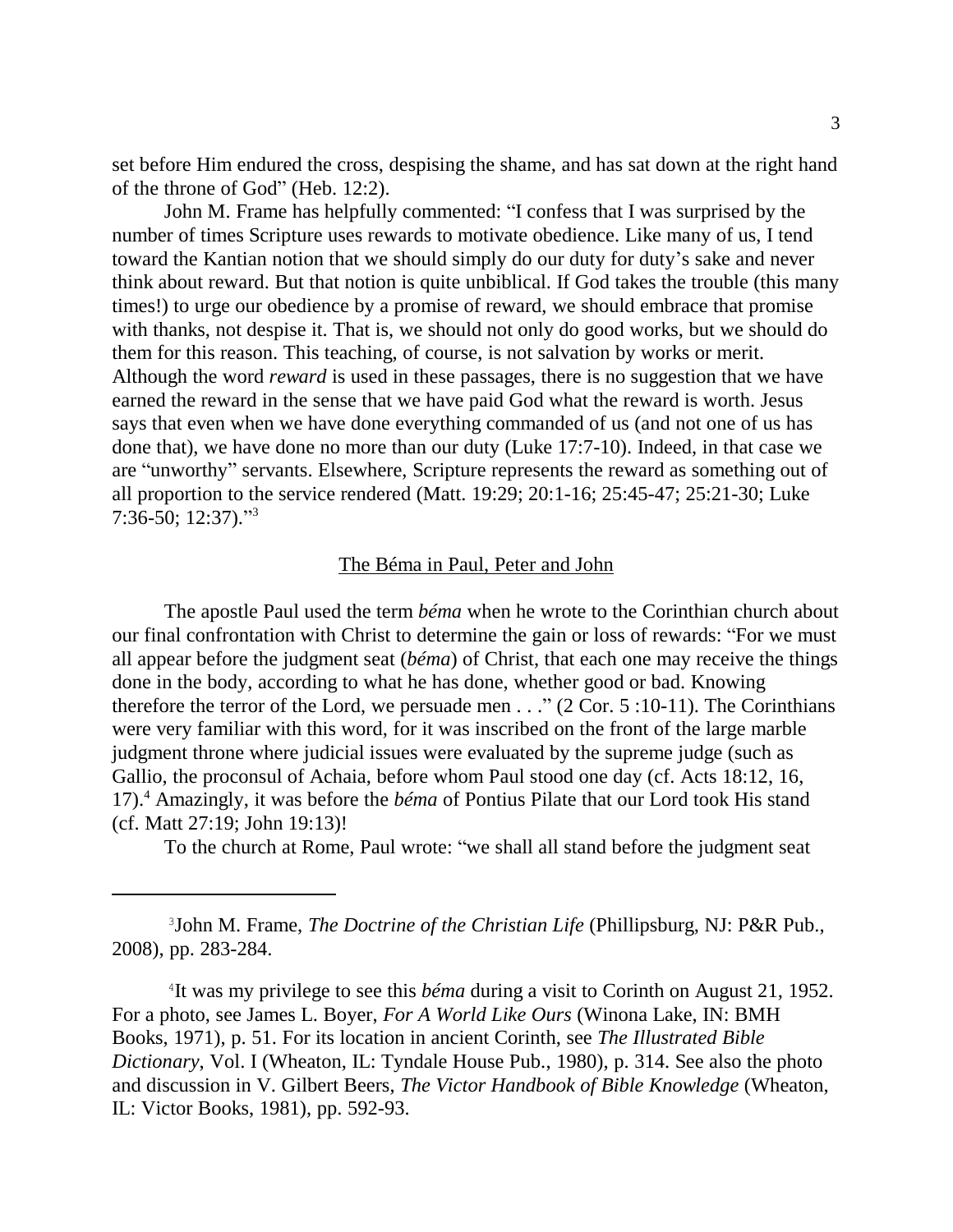(*béma*) of Christ . . . So then each of us shall give account of himself to God" (Rom. 14:10-12).

Even more ominous, perhaps, are the words of the apostle Peter: "For the time has come for judgment to begin at the house of God; and if it begins with us first, what will be the end of those who do not obey the gospel of God? If the righteous one is scarcely saved, where will the ungodly and the sinner appear?" (1 Pet. 4:17-18).

The apostle John warned his disciples ("little children"): "abide in Him, that when He appears, we may have confidence and not be *ashamed* before Him at His coming" (1 John 2:28). "The passive voice coupled with the expression *autou* suggests that a believer withdraws in shame. It suggests a shrinking back from Christ, perhaps from a sense of guilt, with the believer producing the action [rather than Christ putting the believer to shame]."<sup>5</sup>

#### Christ's Qualifications for Judging Us

One fact will be agreed upon by all Christians: our Lord is fully equipped to examine and evaluate the thoughts, motives, words and deeds of every member of his Body, the Church! "Our God is a consuming fire" (Heb. 12:29), and He has "eyes like a flame of fire" (Rev. 2:14; cf. 19:12).

The Lord Jesus told us that "there is nothing *covered* that will not be revealed, nor *hidden* that will not be known. Therefore whatever you have spoken *in the dark* will be heard in the light, and what you have spoken *in the ear in inner rooms* will be proclaimed on the housetops" (Luke 12:2-3). Paul confirmed that "God will judge *the secrets* of men by Jesus Christ" (Rom. 2:16). These "secrets" include *the motives* behind all of our thoughts, words, and actions. Our God is infinitely concerned about *the true reasons* why we do and say things!

In this light, Paul could assure the Corinthian believers that it was not so much what they thought of him that mattered. "He who judges me is the Lord. Therefore judge nothing before the time, until the Lord comes, who will both bring to light *the hidden things of darkness* and reveal *the counsels* [motives] *of the heart"* (1 Cor. 4:4-5).

Our Lord Jesus Christ will also evaluate us on the basis of *how much we knew* of His will and word, because "from everyone who has been given much shall much be required" (Luke 12:48). Therefore, "that slave *who knew his master's will*, and did not get

<sup>5</sup>Samuel L. Hoyt, "The Negative Aspects of the Christian's Judgment,"*Bibliotheca Sacra* 137:129-30 (April-June, 1980). Quoted in Charles C. Ryrie, *Basic Theology* (Chicago: Moody Press, 1999), p. 598. See also John A. Sproule, "The Christian and Future Judgment" (a research paper for the course on Biblical Eschatology CTA 302 [Grace Theological Seminary, 1974], available from jcwhitcomb@juno.com).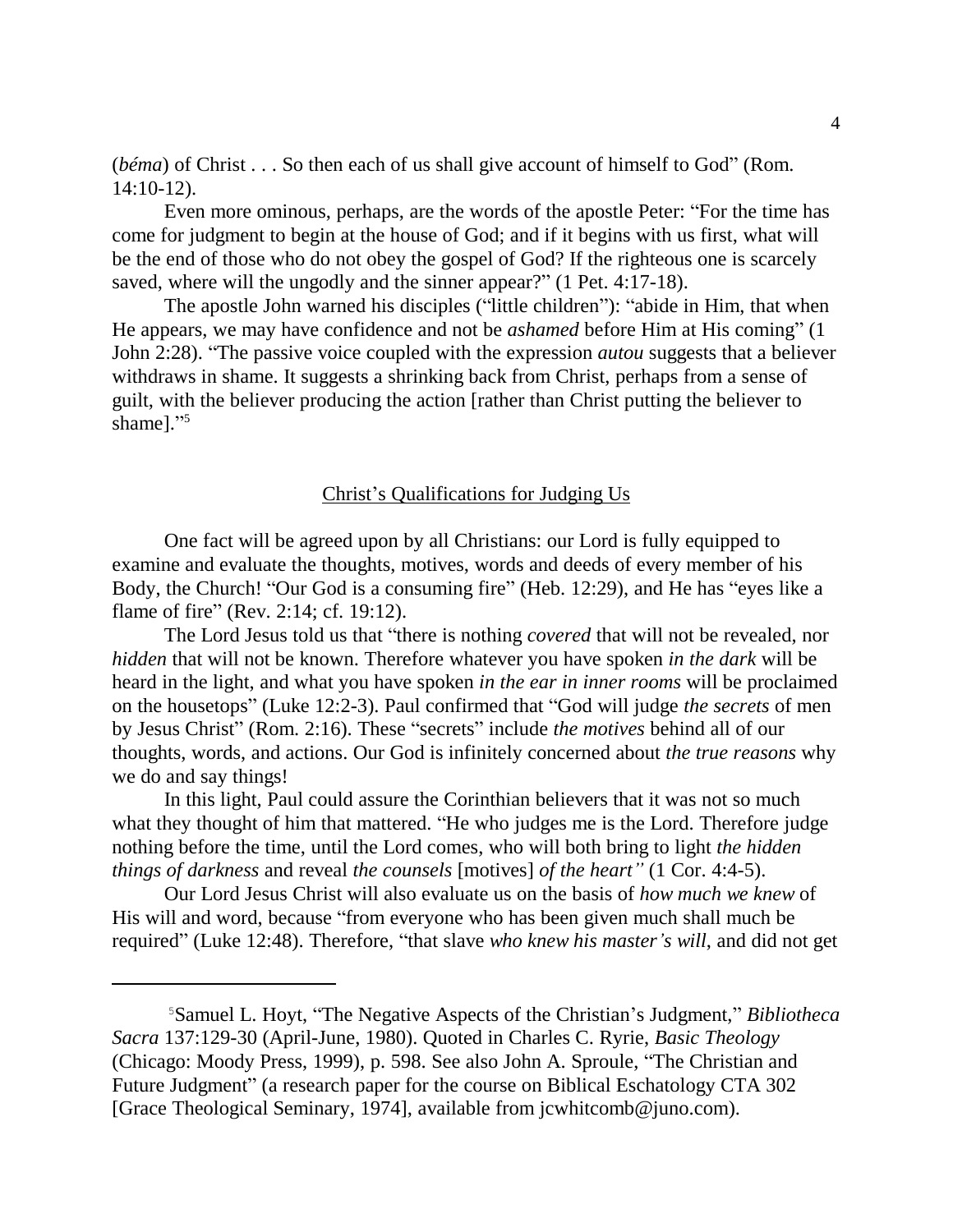ready or act in accord with his will, shall receive many lashes." But *if we did not know His will*, are we not completely free of consequences? No, for *such ignorance is culpable*: we should do everything possible to learn what His will is for our lives through reading and believing His Word! Therefore, "*the one who did not know it*, and committed deeds worthy of a flogging, will receive but few" (vv. 47-48).

Mere human courts and judges, of course, cannot begin to compare with the absolute perfection of His examination of people! That is because "the word of God is living and powerful, and sharper than any two-edged sword, piercing even to the division of soul and spirit, and of joints and marrow, and is a discerner of *the thoughts and intents of the heart*. And there is no creature hidden from His sight, but *all things are naked and open* to the eyes of Him to whom we must give account" (Heb.4:12-13).

At *the béma* our Lord will show no partiality. "Whatever you do, do it heartily, as to the Lord and not to men, knowing that from the Lord you will receive the reward of the inheritance; for you serve the Lord Christ. But he [i.e. the Christian servant] who does wrong will be repaid for what he has done, and *there is no partiality"* (Col. 3:23-25). ". . . the Father *without partiality* judges according to each one's work" (1 Pet. 1:17). And the Bible ends with this word of divine assurance: "Behold, I am coming quickly, and *My reward is with Me*, to give to every one according to his work" (Rev. 22:12), to which the apostle John, and hopefully each believer, responds: "Even so, come, Lord Jesus!" (vs. 20).

## The Most Detailed Description of the BÉMA of Christ

Paul had (under God) laid the foundation for the church at Corinth (Acts 18:1-18), and Apollos of Alexandria, a disciple of John the Baptist (Acts 18:24-28), effectively built upon that foundation. But the Corinthians, in a fleshly way, polarized around one or the other of these servants of God (1 Cor. 1:10-17)!

Now Paul confronted this sectarian mentality as a basis for teaching the doctrine of *the béma*. "Neither he who plants [i.e., Paul] is anything, nor he who waters [i.e., Apollos], but God who gives the increase. . . . Each one will receive *his own reward* according to his own labor. . . . But let each one take heed how he builds on [the foundation]. For no other foundation can anyone lay than that which is laid, which is Jesus Christ" (1 Cor. 3:7-11).

Thus, the discussion concerns the destiny of *believers only*. What kind of *superstructure* have we built upon the foundation of our life in Christ? At this point the heavy part of the passage begins: "Now if anyone builds on this foundation with gold, silver, precious stones, wood, hay, straw, each one's work will become clear; for the Day will declare it, because it will be revealed by fire; and the fire will test each one's work, of what sort it is. If anyone's work which he has built on it endures, he will receive a reward. If anyone's work is burned, he will suffer loss; but he himself will be saved, yet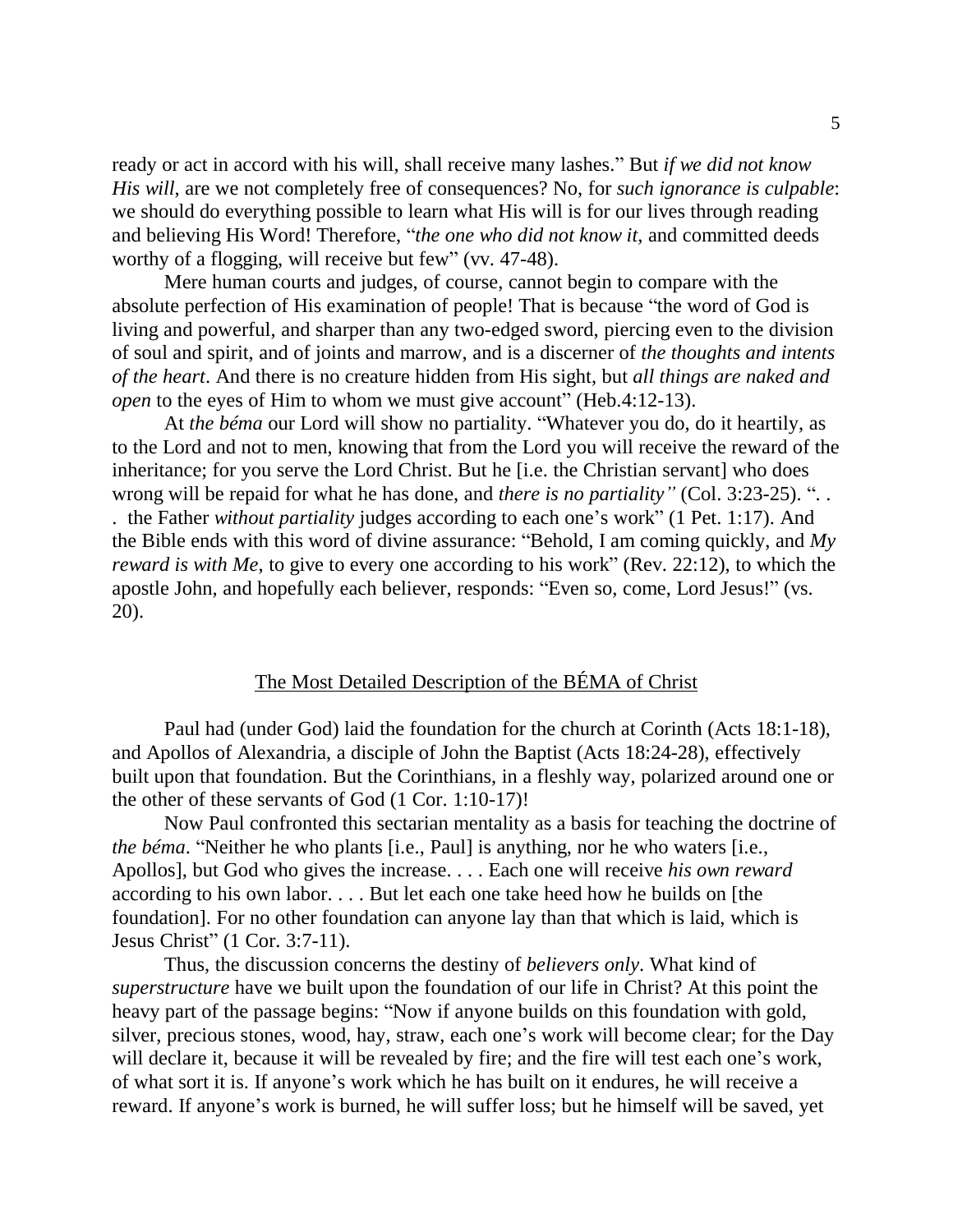as through fire" (1 Cor. 3:12-15).

Tragically, hundreds of millions of Roman Catholics have been taught that this verse refers to *purgatory*, a place where imperfect Catholic believers supposedly must pay for their sins, perhaps for centuries! "But that is to miss Paul by a wide margin. This is metaphor, pure and simple. The Greek construction, *houtos de hos*, makes this certain: 'thus, as it were, only through fire'. [Paul is] probably reflecting something like Amos's 'firebrand plucked from the burning' (4:11)."<sup>6</sup>

"The Roman Catholic interpretation completely misses the point. Paul is using an analogy. He is not talking about a real fire. He is not talking about men and women burning. Paul is speaking of an imaginary building that represents a person's ministry, not the individual himself. Figuratively speaking, it is a person's *work* that will burn, *not the person himself*. The focus of the illustration is the potential loss of reward for poor service, not the atonement of sin or the cleansing of souls."<sup>7</sup>

Thus, everything we have said, done, and even thought, as true Christians, must be brought to full light. Could it be any other way? Can our Lord be deceived by mere outward religious forms and appearances? If *any final recognition or honor or reward or crown* be granted to God's servants at that day, must it not be done *in loving perfection?* Will not all Christians, in that day fully glorified and thus sinless, agree totally with His final evaluation of each and every one of us?

Plainly, it is the unworthy *works* that will be burned, not the believers themselves! In fact, even though a believer's "*work* is burned . . . *he himself* will be saved" (3:15). But does not that reduce the *béma* confrontation to total insignificance? No, for "he will suffer loss . . . as through fire." But does this mean that some believers will be in a state of depression forever? "It would not be heaven if we were to spend eternity in sadness because of what we did not do. Undoubtedly there will be regret, but our overwhelming emotion will be the realization of the wonderful grace of God that saved us and brought

<sup>6</sup>Gordon D. Fee, *The First Epistle to the Corinthians* NICNT (Grand Rapids: Wm. B. Eerdmans Pub. Co., 1991), p. 144.

<sup>7</sup> James G. McCarthy, *The Gospel According to Rome* (Eugene, Oregon: Harvest House Pub., 1995), p. 111. Cf. Mike Gendron, "The Fatal Fable of a Sin-Purifying Fire" (*Proclaiming the Gospel*, 18:2 [April-June, 2009, at www.pro-gospel.org]). See also, Norman A. Olson, "Biblical Basis for Purgatory?" in *The Baptist Bulletin* (April, 2005, p. 9. Email: nolson@garbc.org); and, especially, Norman Geisler, *Systematic Theology* 4 (Minneapolis, MN: Bethany House, 2005), pp. 362-380. The official Roman Catholic statement may be found in *Catechism of the Catholic Church* (Liguori, MO: Liguori Publications, 1994, pp. 268-269).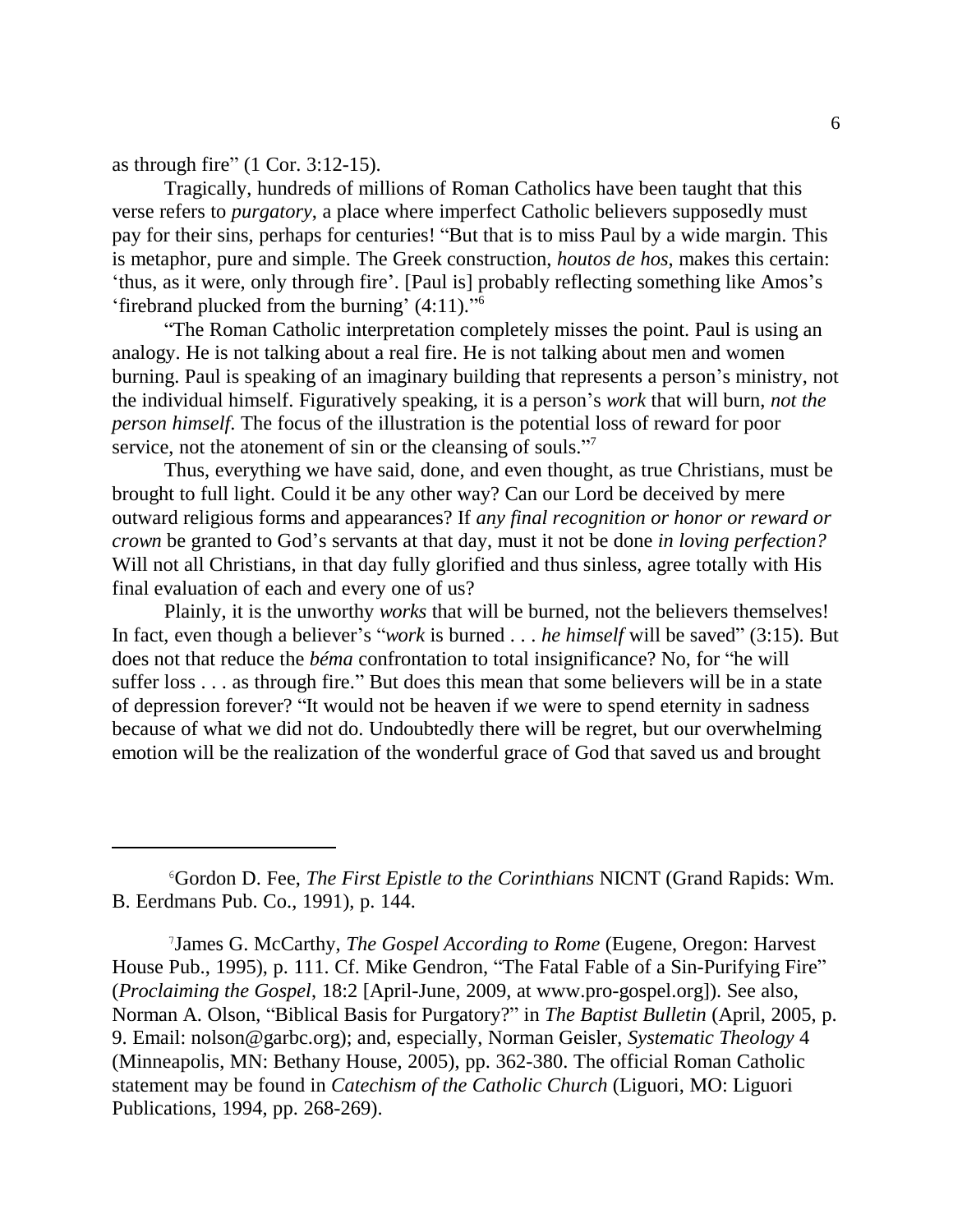us to heaven. There will be rejoicing in heaven instead of tears."<sup>8</sup>

How, then, do we relate all of this to the forgiveness and cleansing He provides for us when we confess our sins (cf. 1 John 1:9)? Does this forgiveness and cleansing cancel out any potential loss of reward at the *béma?*

#### David and Bathsheba

Perhaps the clearest answer to this question is provided for us in 2 Samuel 12. King David had sinned grievously against the LORD by having one of his faithful generals, Uriah the Hittite, killed, in order to obtain his wife Bathsheba (2 Samuel 11)! When David refused to confess his sin, God sent Nathan the prophet to get his attention with a tragic story about a rich man who took a poor man's "one little ewe lamb" to prepare it for a guest.

David, of course, was enraged: "As the LORD lives, the man who has done this shall surely die!" (12:5). "Then Nathan said to David: 'You are the man! . . . Now, therefore, the sword shall never depart from your house, because you have despised Me, and have taken the wife of Uriah the Hittite to be your wife'" (12:7-10).

That did it! David immediately saw the magnitude of his own sin, and cried out: "I have sinned against the LORD!" (vs. 13). Psalm 51 is a profound expression of David's deep repentance to God. Did this genuine confession change anything? Yes! Nathan replied immediately: "The LORD also has put away your sin; you shall not die." Then was everything wonderful again? No! "However, because by this deed you have given occasion to the enemies of the LORD to blaspheme, the child who is born to you shall surely die" (vs. 14). Furthermore, "the sword shall never depart from your house . . . I will raise up adversity against you from your own house . . ." (vv. 10-11). Among the disasters that followed were the sins and rebellions of his sons Absalom, Amnon, and Adonijah.

Question: Did the LORD truly *forgive* David? YES. Question: Were the full consequences of his sin *totally wiped out?* NO.

That is the ultimate issue. When we truly confess our sins, God graciously forgives us and restores fellowship with us. But *the full consequences of our sins* must still be brought to light and dealt with by the LORD. That will be the function of *the béma*.

<sup>8</sup>C. Swindoll and R. Zuck, *Understanding Christian Theology* (Nashville, TN: Thomas Nelson Pub., 2003), p. 1279.